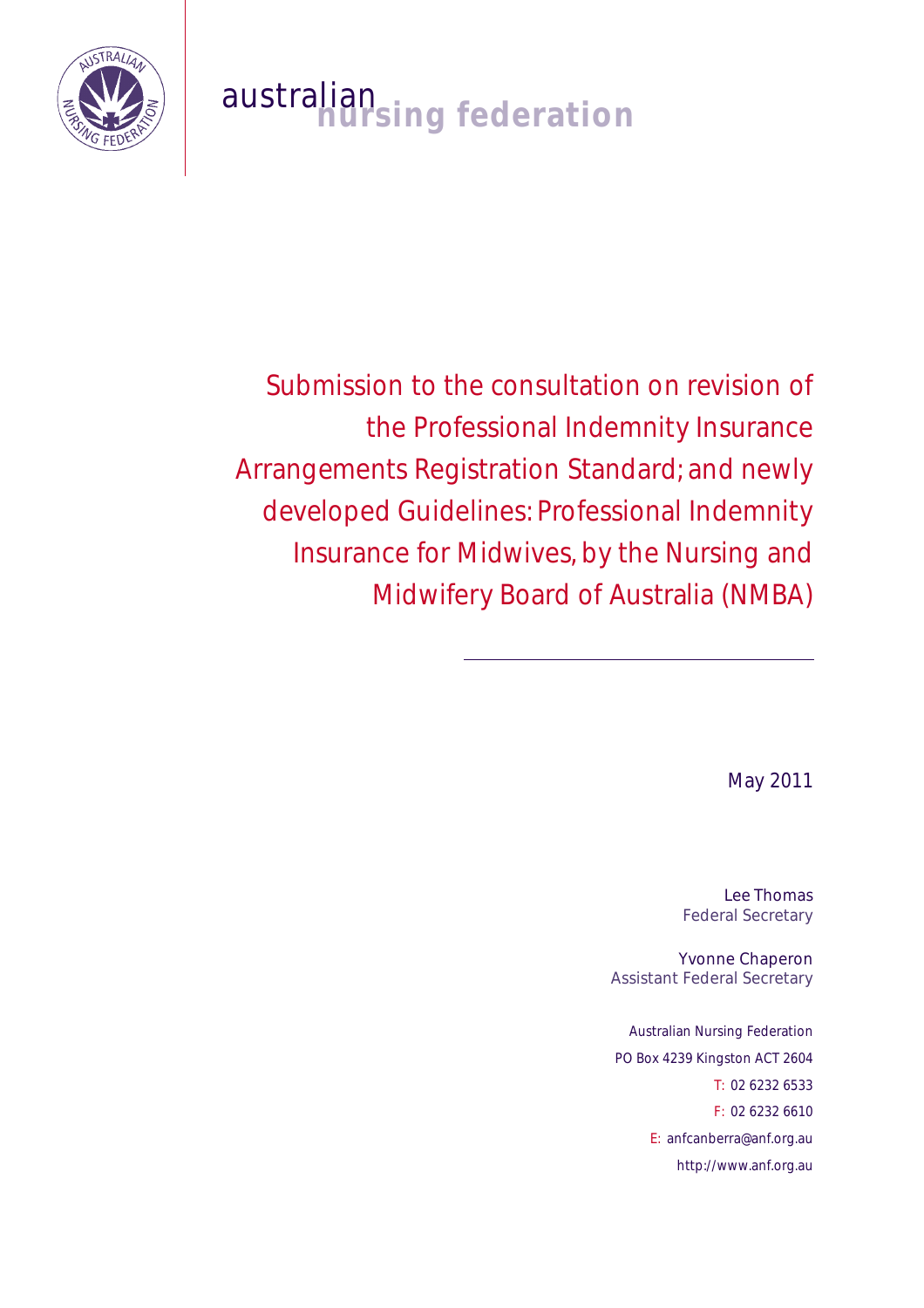## Introduction

The Australian Nursing Federation (ANF) was established in 1924. The ANF is the largest professional and industrial organisation in Australia for nurses and midwives, with Branches in each State and Territory of Australia. The core business of the ANF is the professional and industrial representation of our members and the professions of nursing and midwifery.

The ANF has membership of over 200,000 nurses, midwives and assistants in nursing who are employed in a wide range of enterprises in urban, rural and remote locations in both the public and private health and aged care sectors.

The ANF participates in the development of policy relating to: nursing and midwifery practice, professionalism, regulation, education, training, workforce, and socio-economic welfare, health and aged care, community services, veterans' affairs, occupational health and safety, industrial relations, social justice, human rights, immigration, foreign affairs and law reform.

The ANF was and continues to be a strong supporter of the move to the national registration and accreditation scheme for health professions in Australia. Given our commitment to the success of this important scheme, the ANF has participated in all consultations regarding the development of standards and guidelines relating to registration for the nursing and midwifery professions.

Members of the ANF have indicated significant issues regarding the clarity of the standard for professional indemnity insurance which was enacted on the introduction of the National Registration and Accreditation Scheme (NRAS) on 1 July 2010. The ANF has voiced concerns in relation to these significant issues to the Nursing and Midwifery Board of Australia (NMBA) during previous consultations. The current consultation on revision of the Professional Indemnity Insurance Arrangements Registration Standard; and newly developed Guidelines: Professional Indemnity Insurance for Midwives, by the NMBA therefore provides a most welcome opportunity to share on-going concerns.

## Professional Indemnity Insurance Arrangements Registration Standard

The ANF provides the following response to the amendments proposed by the NMBA to the Professional Indemnity Insurance Arrangements Registration Standard.

The drafting of the current Professional Indemnity Insurance Arrangements Registration Standard (the Standard) has provoked discussion concerning the distinction between:

- a) Professional indemnity cover for a practitioner; and
- b) Professional indemnity cover for the practitioner's professional practice.

Submission to the consultation on revision of the Professional Indemnity Insurance Arrangements Registration Standard; and newly developed Guidelines: Professional Indemnity Insurance for Midwives, by the Nursing and Midwifery Board of Australia - May 2011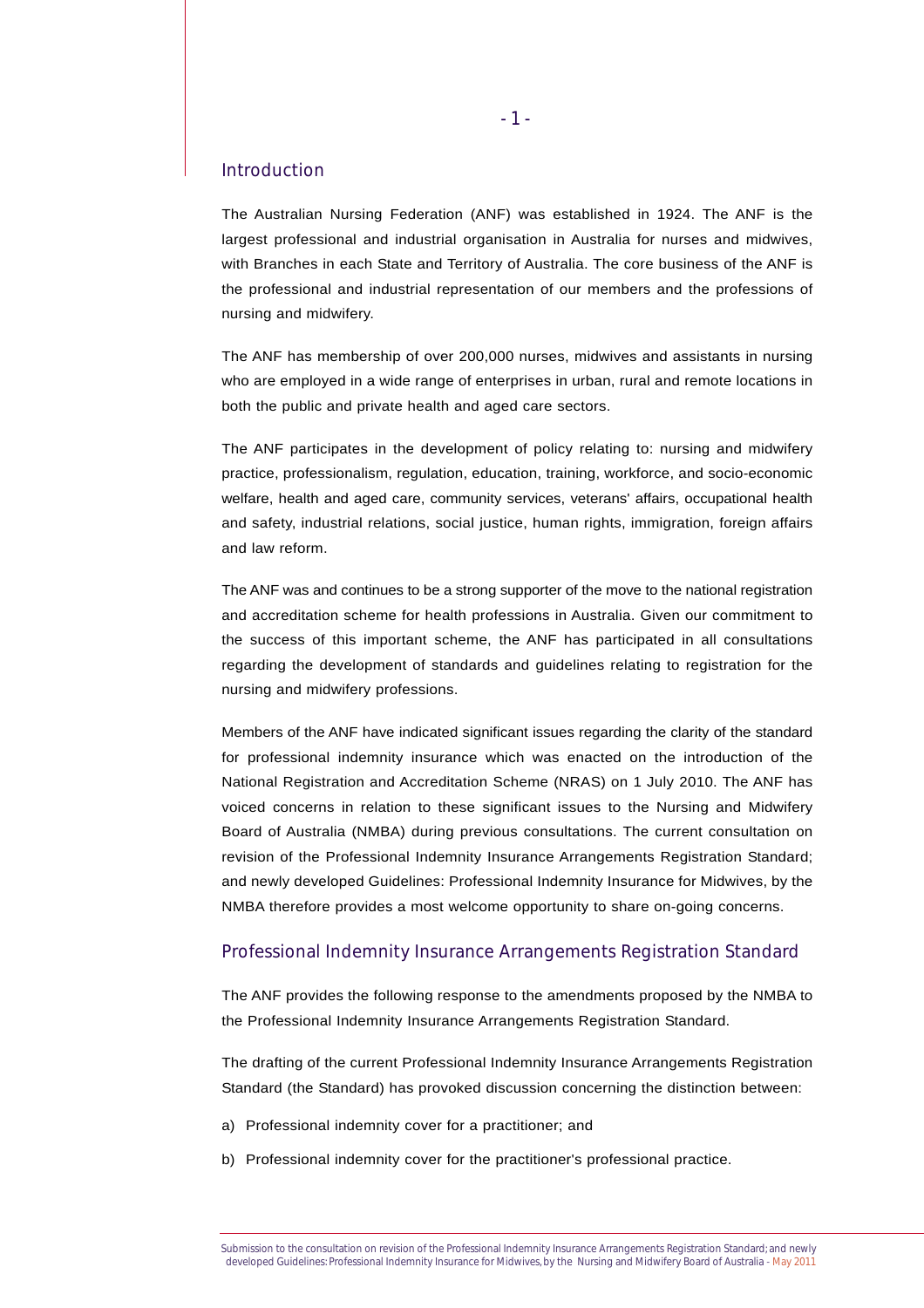This distinction is illustrated by the amendment to the definition of "professional indemnity insurance arrangements" as proposed in the Board's Draft Standard.

Under the current Standard, the definition of professional indemnity insurance arrangements is as follows:

"...means arrangements that secure for the practitioner insurance from civil liability..."

The proposed amendment to the Standard is for the definition to be:

"…means arrangements that secure for the practitioner's professional practice insurance from…"

The ANF appreciates this aforementioned amendment is attempting to clarify the ambiguity to which we have drawn the NMBA's attention in the past.

The ANF notes the following are proposed amendments to the current registration standard:

- a) The inclusion within Requirement 1 of the expression: "they will not practice in the profession unless";
- b) The removal from Requirement 3 of the condition that: "nurses and midwives to whom this applies may be required by the Board in a limited number of circumstances to seek documentation from their employers, or education institutions to verify PII cover";
- c) The inclusion of reference in Requirement 3 to particular: "professional indemnity insurance arrangements" that should be considered by practitioners as part of their responsibility in understanding the "nature of the cover under which they are practising". These are civil liability, unlimited retroactive cover and run-off cover;
- d) The redrafting of the considerations in Requirement 6 to place "current employment status" at the top of the considerations and to add four new considerations for practitioners to assess; and
- e) The inclusion of a definition of retroactive cover.

In particular, it is noted that the proposed amended Standard retains the proposition under Requirement 3 that:

"Nurses and midwives in a genuine employment or student relationship would be covered vicariously by the employer's or education institution's insurance."

The ANF remains of the view that this proposition is misleading and confusing. Embedded in what is a statement of opinion, are a set of assumptions as to the existence of a contract of insurance and such insurance containing an extension of cover clause applying to the employer's employed nurses and midwives. There is no legal obligation on employers to provide insurance that extends to nurses in respect of their liability. If the NMBA consider

Submission to the consultation on revision of the Professional Indemnity Insurance Arrangements Registration Standard; and newly developed Guidelines: Professional Indemnity Insurance for Midwives, by the Nursing and Midwifery Board of Australia - May 2011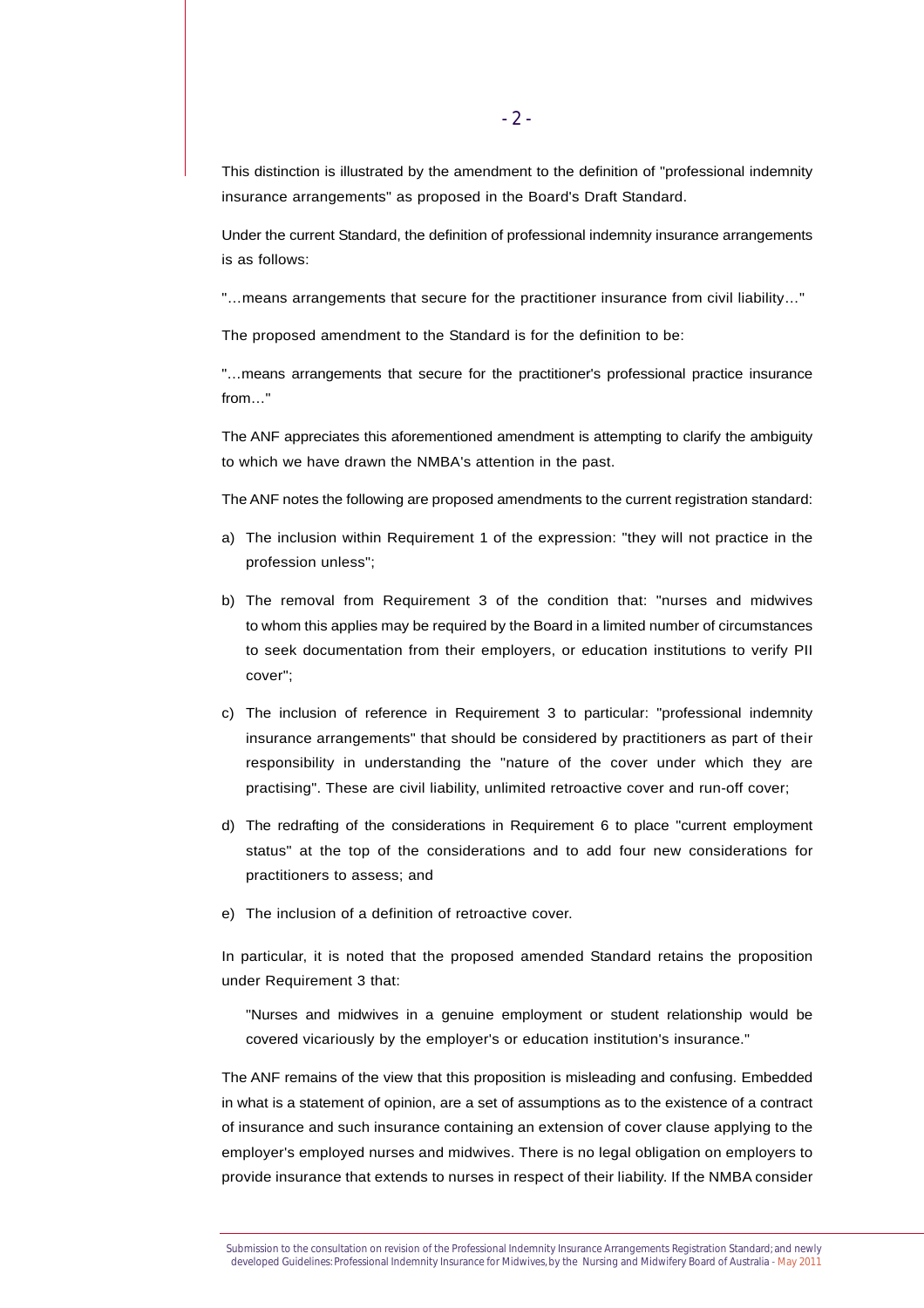that the fact of genuine employment in Australia is of itself adequate to provide "appropriate" PII cover for nurses and midwives it should say so in clear terms. If not, then the proposition in Requirement 3 should be omitted.

In either case, the ANF suggests that the proposition should be deleted.

Furthermore, the structure of the proposed Standard is unsatisfactory. Under the heading of 'Requirements' the Standard contains seven paragraphs. Of these, five paragraphs identify what might be called 'requirements'. The other two paragraphs, numbers 3 and 6, are not properly 'requirements' of a Registration Standard at all.

Paragraph 3 includes a misleading statement about vicarious cover, and an expression of a 'responsibility to understand' and a requirement 'to consider' three particular forms of cover being 'professional indemnity insurance arrangements', a term differently defined elsewhere in the Standard, namely civil liability cover, unlimited retroactive cover and run-off cover.

Paragraph 6 is not a 'requirement' at all, but rather a statement of encouragement.

Apart from the difficulty of paragraph 3 not being a 'requirement', the paragraph is both confusing and unfair. It begins with an assertion, as the ANF has pointed out, of mixed fact and law of dubious veracity. It then, having created uncertainty, casts the responsibility on nurses and midwives to understand their cover and rather unhelpfully identifies three factors of concern. Paragraph 6 lists a further eight factors that nurses and midwives are encouraged to consider. It must be said that the document is unhelpful in any practical sense.

The proposed amendment to the definition of professional indemnity insurance arrangements to refer to the 'practitioner's professional practice' partially meets prior criticism. However, the definition of 'run-off cover' and 'retroactive cover' refer to:

- 'Insurance that protects a practitioner... when he or she was conducting that practice…'; and
- ! 'arrangements that cover the insured… in the course of the practitioner's professional practice'.

These definitions re-introduce the confusion relating to the distinction between cover for the practitioner or the insured and cover for the practitioner's professional practice. This confusion arises particularly in circumstances where Requirement 3 now obliges nurses and midwives to consider run-off and retroactive cover as elements of professional indemnity arrangements.

The most critical 'Requirement' imposed by the Standard, is that identified in Requirement 1. That is, that 'appropriate PII arrangements are, or will be, in place while they practice nursing or midwifery'. The rest of the Standard then essentially leaves it to the nurse or

Submission to the consultation on revision of the Professional Indemnity Insurance Arrangements Registration Standard; and newly developed Guidelines: Professional Indemnity Insurance for Midwives, by the Nursing and Midwifery Board of Australia - May 2011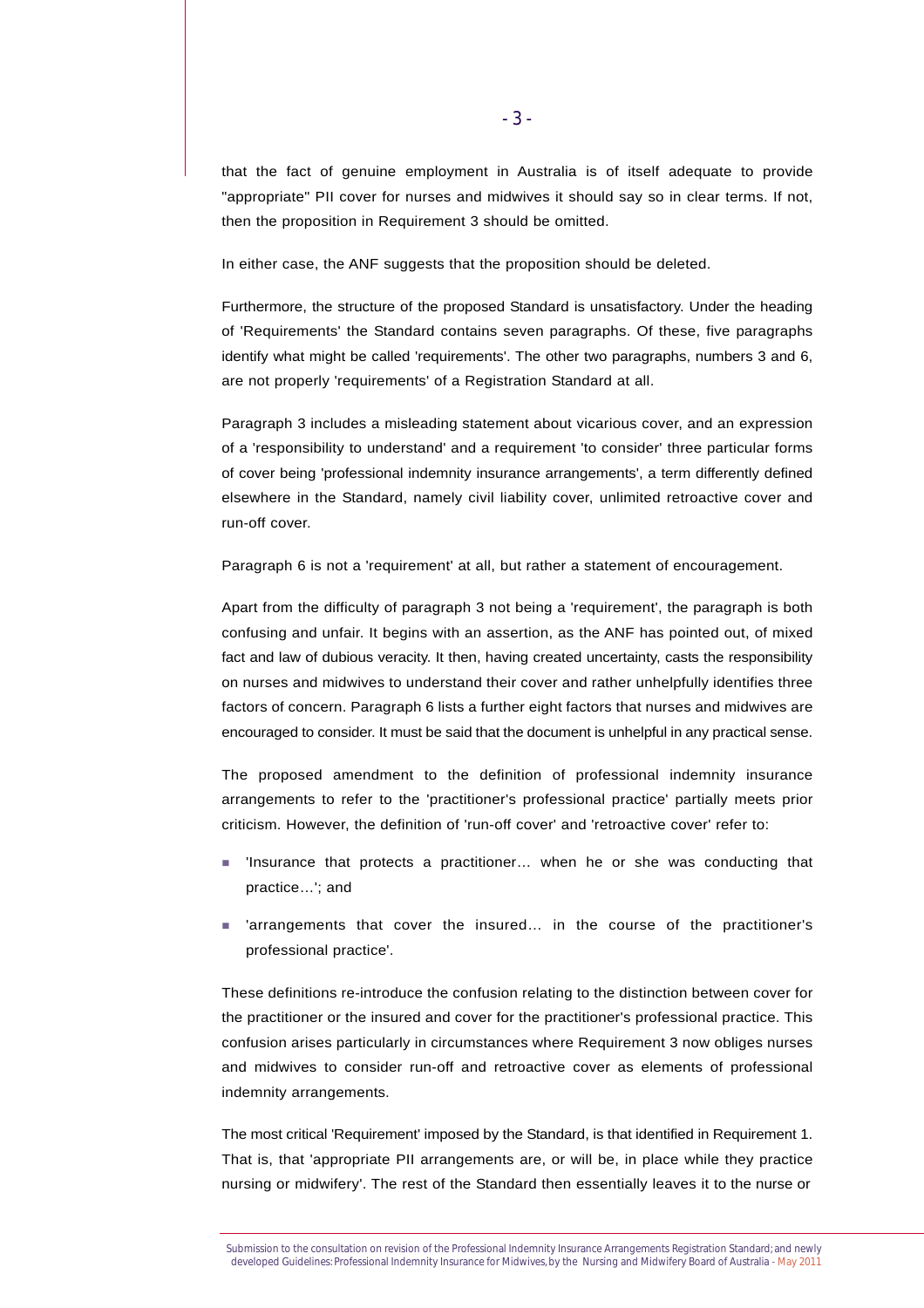midwife to decide what is and is not 'appropriate'. Requirement 3 imposes a responsibility 'to understand the nature of the cover under which they are practising' but does not go beyond that. Requirement 6 simply provides a list of matters nurses are encouraged to consider in assessing whether they have 'appropriate' professional indemnity insurance in place. As a 'Standard' it avoids establishing any PII standard at all, beyond that which is 'appropriate'.

It is the view of the ANF that the proposed Standard places an obligation upon nurses and midwives to make an assessment with reference to the factors identified in paragraph 6, which they may not be equipped to make. In many States and Territories the legal profession does not place the onus upon lawyers and barristers to make such complex assessment as to what constitutes insurance 'arrangements' appropriate to their practice it designates approved insurance providers. If the legal profession has determined lawyers should not make their own assessments, the question must be asked, why the NMBA thinks that nurses and midwives are any better equipped to do so. The ANF contends that this would undoubtedly lead to many nurses and midwives under insuring. The consequence of this would undermine the public policy objective of the Standard and the objective in Section 129 of the *National Law.*

Thus, in essence, the draft proposed Standard remains confusing, unhelpful and unfair to those to whom it applies - nurses and midwives.

#### Draft Guidelines: Professional Indemnity Insurance for Midwives

#### General comment:

The Guidelines, for the most part, have potential to provide useful guidance for midwives in respect of their practice, employment, scope, reporting and ongoing professional development requirements.

#### Specific comment:

It is difficult to provide specific comment about the draft Guidelines until the issues the ANF has raised regarding the Standard have been addressed.

However, the following points are made in relation to Figure 1 on page 3:

- ! the first comment included in the right column refers to '...a jurisdiction where the National Registration and Accreditation Scheme (NRAS) has commenced'. This needs to reflect the fact that all States and Territories have now adopted the *National Law;*
- ! the fourth statement in the left column states 'Generally employer obliged to provide PII coverage for employees for practice under the terms of the employment contract - doctrine of vicarious liability'. It is the ANF's distinct understanding that employers, in fact, provide vicarious liability cover and not PII as has been asserted in this statement.

Submission to the consultation on revision of the Professional Indemnity Insurance Arrangements Registration Standard; and newly developed Guidelines: Professional Indemnity Insurance for Midwives, by the Nursing and Midwifery Board of Australia - May 2011